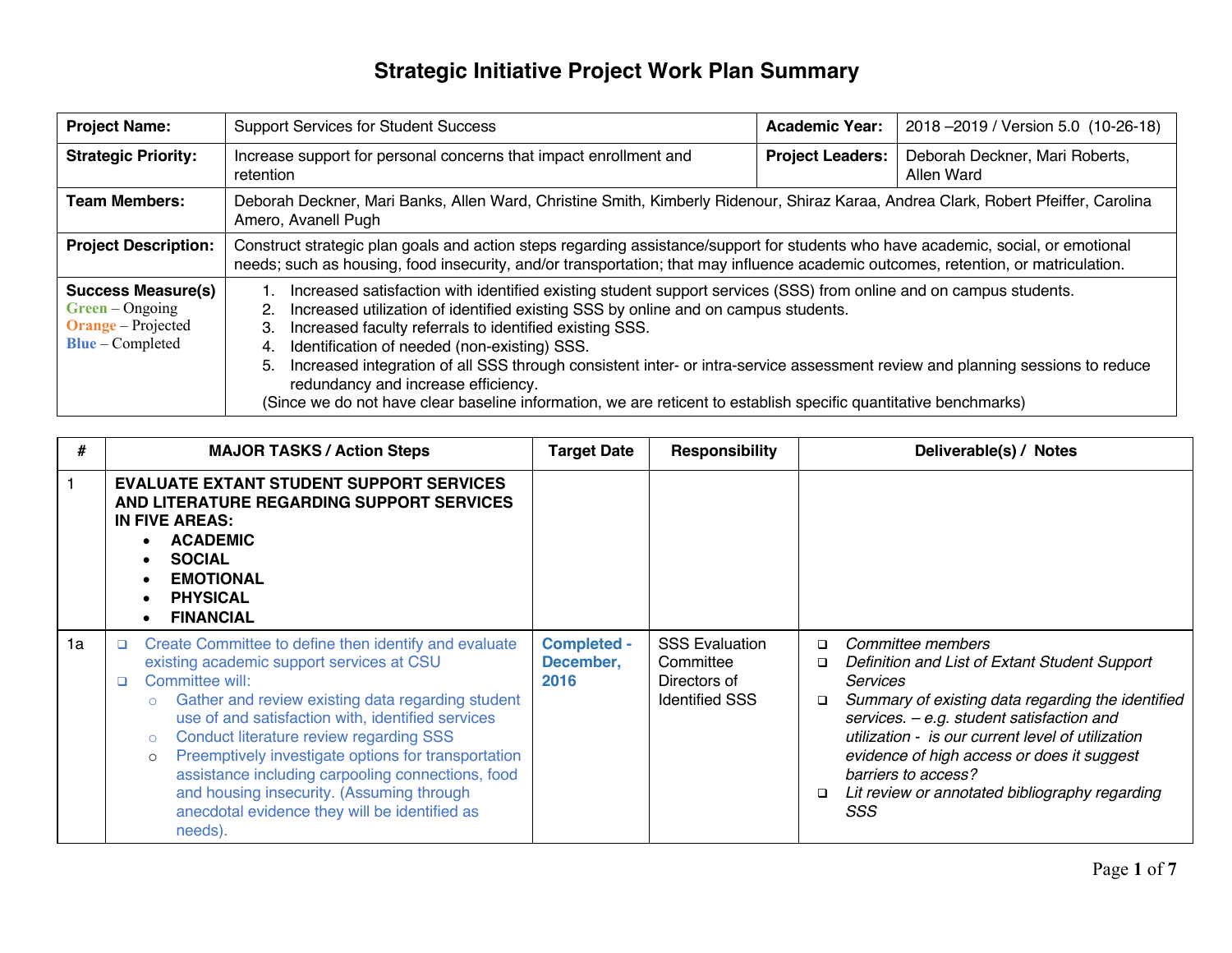| #              | <b>MAJOR TASKS / Action Steps</b>                                                                                                                                                                                                                                                                                                                                                                                                                                                                         | <b>Target Date</b>                                                                                                             | <b>Responsibility</b>                                                                                | Deliverable(s) / Notes                                                                                                                                                                                                                                                                                                                                                                                                                                                                                       |
|----------------|-----------------------------------------------------------------------------------------------------------------------------------------------------------------------------------------------------------------------------------------------------------------------------------------------------------------------------------------------------------------------------------------------------------------------------------------------------------------------------------------------------------|--------------------------------------------------------------------------------------------------------------------------------|------------------------------------------------------------------------------------------------------|--------------------------------------------------------------------------------------------------------------------------------------------------------------------------------------------------------------------------------------------------------------------------------------------------------------------------------------------------------------------------------------------------------------------------------------------------------------------------------------------------------------|
|                |                                                                                                                                                                                                                                                                                                                                                                                                                                                                                                           |                                                                                                                                |                                                                                                      | List of potential, viable options for student<br>$\Box$<br>transportation, food, and housing assistance.                                                                                                                                                                                                                                                                                                                                                                                                     |
| 1 <sub>b</sub> | Committee will:<br>$\Box$<br>Create instrument to evaluate academic, social,<br>emotional physical, financial needs of students<br>that influence academic outcomes, retention, or<br>matriculation and whether/how they feel these<br>needs are being addressed by existing CSU<br>student support services.                                                                                                                                                                                             | <b>Completed -</b><br>December,<br>2016                                                                                        | <b>SSS Evaluation</b><br>Committee                                                                   | <b>Creation of Student Survey</b><br>$\Box$                                                                                                                                                                                                                                                                                                                                                                                                                                                                  |
| 1 <sub>c</sub> | Implement instruments to evaluate academic, social,<br>$\Box$<br>emotional, physical, and financial needs of students<br>that influence academic outcomes, retention, or<br>matriculation and whether/how they feel these needs<br>are being addressed by existing CSU student support<br>services.<br>Perhaps through a campus-wide climate survey<br>$\circ$<br>as used by other universities<br>Be sure to include/ determine pattern of current<br>$\circ$<br>service utilization by, online students | Completed -<br><b>Spring 18</b><br><b>Ongoing/In</b><br><b>Progress -</b><br>Fall 18<br><b>Projected</b><br><b>Spring 2019</b> | <b>SSS Evaluation</b><br>Committee,<br>Provost's Office,<br>Faculty, and CSU<br><b>IT Department</b> | Implementation of Student Survey<br>$\Box$<br><b>Survey Outcomes</b><br>$\Box$<br>1. We have used Wisconsin HOPE Lab<br>Institutional Survey in Fall 17 to eval food and<br>housing insecurity - are scheduled to receive<br>responses in Feb 18.<br>2. Our committee is currently in the process of<br>distributing SSS surveys in random<br>classrooms.<br>3. Focus groups are on hold until survey results<br>are analyzed.<br>4. Student Climate Survey is also scheduled for<br>Spring 19 distribution. |
| 1d             | Conduct student focus groups with the charge of<br>$\Box$<br>evaluating present student services and creatively<br>thinking about how to address unmet student<br>Academic, Social, Emotional, Physical, and Financial<br>needs. (e.g. including representatives from across<br>campus like: Counseling, University Health Services,<br>Alpha Phi Omega Service Fraternity/Americorps, Dean<br>of Students' Office, Housing and Residence Life, First<br>Year Experience, faculty and staff.)             | Projected -<br><b>Spring 2019</b>                                                                                              | <b>SSS Evaluation</b><br>Committee,<br>Student<br>Participants and<br>are loos                       | List of Focus Group Members and Meeting<br>$\Box$<br>Schedule<br><b>Focus Groups Take Place</b><br>$\Box$<br>Focus Group Transcriptions/Notes<br>$\Box$<br>1. Focus groups will ensue once survey data<br>have been processed and are loosely<br>scheduled for March 18.                                                                                                                                                                                                                                     |
| $\overline{c}$ | USE DATA GATHERED IN STEP ONE TO IDENTIFY<br>AND PRITORIZE FOCUS AREAS (Drawn from The Five<br>Below)                                                                                                                                                                                                                                                                                                                                                                                                     |                                                                                                                                |                                                                                                      |                                                                                                                                                                                                                                                                                                                                                                                                                                                                                                              |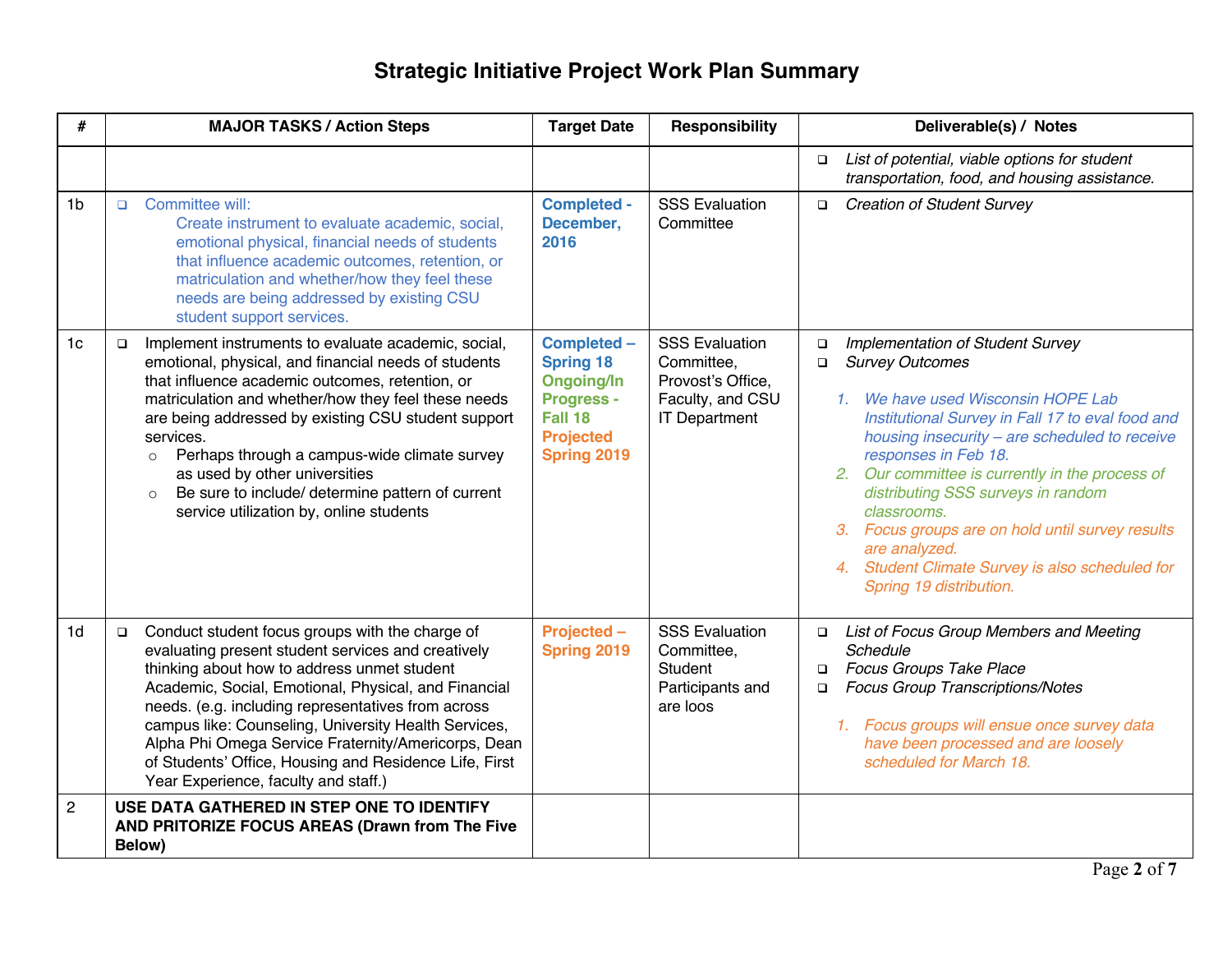| #            | <b>MAJOR TASKS / Action Steps</b>                                                                                                                                                                                                                                           | <b>Target Date</b>                                        | <b>Responsibility</b>              | Deliverable(s) / Notes                                                                                                                                                                                                                                                                                                                                                                                                                                                                                                             |
|--------------|-----------------------------------------------------------------------------------------------------------------------------------------------------------------------------------------------------------------------------------------------------------------------------|-----------------------------------------------------------|------------------------------------|------------------------------------------------------------------------------------------------------------------------------------------------------------------------------------------------------------------------------------------------------------------------------------------------------------------------------------------------------------------------------------------------------------------------------------------------------------------------------------------------------------------------------------|
|              | <b>ACADEMIC</b><br><b>SOCIAL</b><br><b>EMOTIONAL</b><br><b>PHYSICAL</b><br><b>FINANCIAL</b>                                                                                                                                                                                 |                                                           |                                    |                                                                                                                                                                                                                                                                                                                                                                                                                                                                                                                                    |
| 2a           | Instrument data analysis<br>$\Box$<br>Establishment of themes<br>$\Box$<br>Identification of focus areas<br>$\Box$                                                                                                                                                          | Projected -<br><b>Spring and</b><br><b>Summer</b><br>2018 | <b>SSS Evaluation</b><br>Committee | Quantitative and Qualitative Analysis of Survey<br>$\Box$<br>Data<br><b>List of Overarching Survey Themes</b><br>$\Box$<br>List of identified focus areas, services currently<br>$\Box$<br>existing in these areas, and services needed in<br>these areas.<br>1. Climate survey scheduled for spring $18 -$<br>analysis after.<br>2. Data analysis of the SSS survey will happen<br>in early Spring 18<br>Data analysis of focus groups is scheduled for<br><b>Late Spring 18</b><br>(need transcription funding for Focus groups) |
| $\mathbf{3}$ | <b>IDENTIFY SPECIFIC GOALS, OBJECTIVES, AND</b><br>ACTION STEPS TO CREATE, SUPPORT, OR MARKET<br>STUDENT SUPPORT SERVICES IN IDENTIFIED AREAS<br>(Drawn from The Five Below)<br><b>ACADEMIC</b><br><b>SOCIAL</b><br><b>EMOTIONAL</b><br><b>PHYSICAL</b><br><b>FINANCIAL</b> |                                                           |                                    |                                                                                                                                                                                                                                                                                                                                                                                                                                                                                                                                    |

| 3a | Identification of specific goals/objectives to create,<br>support, or market student support services in<br>identified areas | <b>Ongoing</b> | <b>SSS Evaluation</b><br>Committee | List of goals and objectives to support the<br>creation, support or marketing of SSS in<br>identified areas. Still on target after data |
|----|------------------------------------------------------------------------------------------------------------------------------|----------------|------------------------------------|-----------------------------------------------------------------------------------------------------------------------------------------|
|    |                                                                                                                              |                |                                    | collection in fall 2018                                                                                                                 |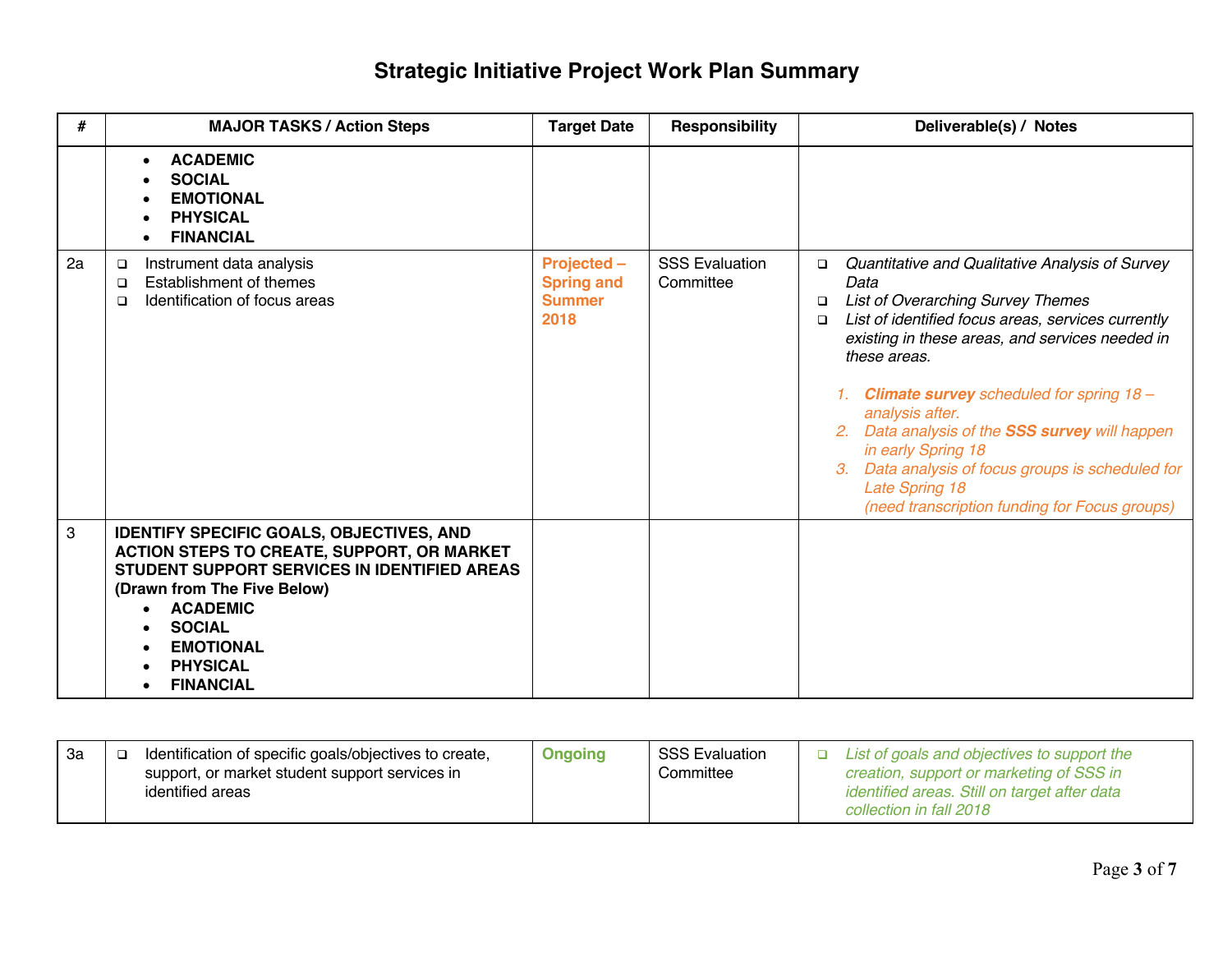|    |                  |                                                                                                                                                                                                                                                                                                                                                          |                                                                   |                                  | Since there are some things that do not bear<br>$\Box$<br>wating on data anlysis, the Committee has<br>previously identified and continues to work on<br>the following goals:<br>1. Increase SSS that address student<br>needs in a broad manner (see section 4a<br>for more information).<br>2. Identify and apply for grant opportunities<br>to support the initiation of new SSS (see<br>section 3d for more information).<br>3. Address food and housing insecurity on<br>campus (see section 4b for more<br>information).<br>4. Provide child care assistance for<br>students (for more information see<br>section 4a). |
|----|------------------|----------------------------------------------------------------------------------------------------------------------------------------------------------------------------------------------------------------------------------------------------------------------------------------------------------------------------------------------------------|-------------------------------------------------------------------|----------------------------------|------------------------------------------------------------------------------------------------------------------------------------------------------------------------------------------------------------------------------------------------------------------------------------------------------------------------------------------------------------------------------------------------------------------------------------------------------------------------------------------------------------------------------------------------------------------------------------------------------------------------------|
| 3b | $\Box$<br>$\Box$ | Create committee with the charge of creating action<br>steps based on previously established goals and<br>objectives. Will including representatives from across<br>campus (e.g. Counseling, University Health Services,<br>Housing and Residence Life, First Year Experience,<br>faculty and staff, online students)<br>Identification of action steps. | Projected -<br><b>Late Spring -</b><br><b>Summer</b><br>2018      | <b>SSS Planning</b><br>Committee | <b>Establishment of Committee</b><br>$\Box$<br>List of Goals and Action Steps<br>$\Box$<br>1. Still on target after data collection in<br>sprig/summer 2018                                                                                                                                                                                                                                                                                                                                                                                                                                                                  |
| 3c | $\Box$           | Create timeline for action steps to fulfill goals and<br>objectives                                                                                                                                                                                                                                                                                      | <b>Projected</b><br><b>Late Spring -</b><br><b>Summer</b><br>2018 | <b>SSS Planning</b><br>Committee | <b>Timeline</b><br>$\Box$<br>1. Still on target after data collection in<br>spring/summer 2018                                                                                                                                                                                                                                                                                                                                                                                                                                                                                                                               |
| 3d | $\Box$           | Increase the availibty of SSS on campus.                                                                                                                                                                                                                                                                                                                 | <b>Projected</b><br><b>Spring -</b><br><b>Summer</b><br>2018      |                                  | Based on the goals listed in section 3a, the committee<br>has engaged, or is currently engaging, in the following:<br>Persuing smaller pots of money that align with<br>$\Box$<br>external funds that address the needs of our<br>students broadly.<br>Allen is meeting with Betty M. to build a support<br>$\Box$<br>team within the univ to answer the question,<br>"who are the influential people in student's lives<br>that the univ can communicate with to stimulate<br>retention and graduation?" They have several                                                                                                  |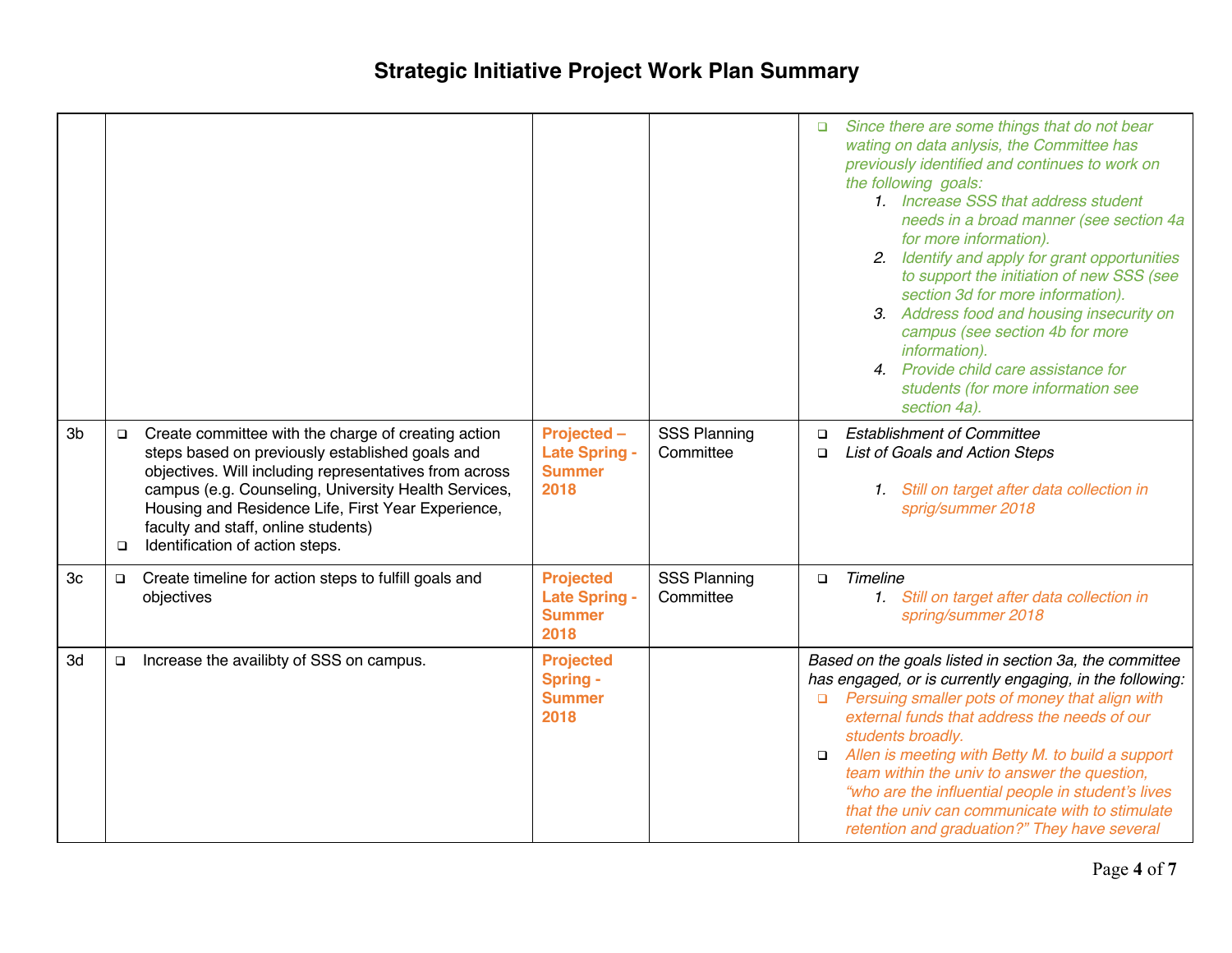|                |                                                                                                                                                                                                                                                                                                                                                                                                                                                                                                                          |                                                                                                   |                                                      |                                                                                                    | groups of people who have self-id'ed as<br>interested in participating in such an initiative -<br>they are presently looking to see if they can<br>boost the quality of interaction with this group<br>and move beyond parents towards the inclusion<br>of caretakers/significant others.                                                                                                                                                                                                                                                                                                                                   |
|----------------|--------------------------------------------------------------------------------------------------------------------------------------------------------------------------------------------------------------------------------------------------------------------------------------------------------------------------------------------------------------------------------------------------------------------------------------------------------------------------------------------------------------------------|---------------------------------------------------------------------------------------------------|------------------------------------------------------|----------------------------------------------------------------------------------------------------|-----------------------------------------------------------------------------------------------------------------------------------------------------------------------------------------------------------------------------------------------------------------------------------------------------------------------------------------------------------------------------------------------------------------------------------------------------------------------------------------------------------------------------------------------------------------------------------------------------------------------------|
| $\overline{4}$ | <b>CREATE, SUPPORT, OR MARKET (Implement or</b><br><b>Enhance) STUDENT SERVICES RESOURCES THAT</b><br>HAVE BEEN IDENTIFIED AS NEEDED/IN NEED (as an<br>example below, we articulate steps for creation of a<br>program that we anticipate pursuing based on<br>institutional data patterns.<br>*** (Other actions regarding this step will be TBA based<br>on findings from, decisions made about, or action<br>regarding the steps above. Dates of actions should<br>range throughout the 5-year strategic plan period) |                                                                                                   |                                                      |                                                                                                    |                                                                                                                                                                                                                                                                                                                                                                                                                                                                                                                                                                                                                             |
| 4a             | Establish child care resources as a part of university<br>$\Box$<br>student services                                                                                                                                                                                                                                                                                                                                                                                                                                     | <b>Completed</b><br>AY 2016-17<br><b>Ongoing AY</b><br>2018-19<br><b>Also</b><br><b>Projected</b> |                                                      | $\Box$<br>$\circ$<br>$\circ$<br>degree.<br>$\Box$                                                  | First 22 months of the Boost Program:<br>79 parents and 85 children served.<br>Term before and after entry demonstrated<br>25% increase in course load carried.<br>o 7% increase in GPA.<br>62% exited with degree in hand in contrast<br>to national data where 33% complete<br>Deborah is persuing a new grant opportuntity -<br>an outgrowth of funds from the Atlanta Womens<br>Foudation -2-generation initiative (parents and<br>children) - a 15k planning grant to look at ways<br>to strengthen child and adult-serving orgs - we<br>are now being encouraged to persue an<br>implementation grant - due Nov $31s$ |
| 4ai            | Establish team to clarify students' child care needs,<br>$\bullet$<br>how those needs are influencing their academic<br>outcomes, and whether/how they feel these needs<br>are being addressed by CSU student support<br>services.<br>Research number of students with children under 4<br>who need child care assistance.                                                                                                                                                                                               | <b>Completed -</b><br><b>Summer</b><br>2016                                                       | Deckner, Manglitz,<br>Team, and CSU IT<br>Department | <b>Student Survey</b><br>$\Box$<br><b>Student Focus Groups</b><br>$\Box$<br>$\Box$<br>information) | Survey Outcomes (all could be related to survey<br>in step one, or, compiled from previous survey                                                                                                                                                                                                                                                                                                                                                                                                                                                                                                                           |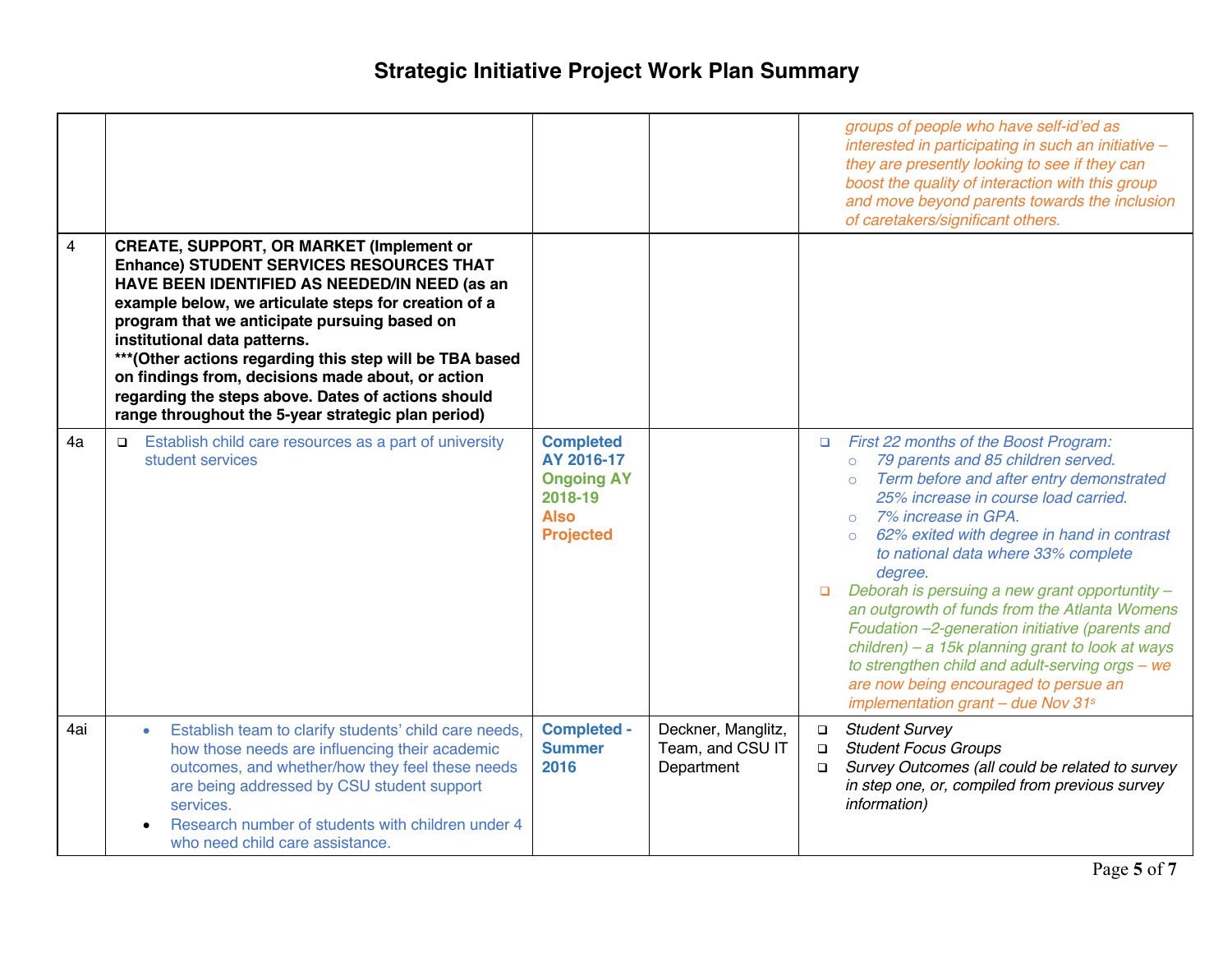| 4aii           | Correspond with state agency - Quality Care for<br>Children - to develop partnership related to CSU's<br>participation in Quality Care for Children's initiative<br>to provide subsidies for four year college students<br>with children four years of age and under. | <b>Completed -</b><br><b>Summer</b><br>2016                                                         | Deckner, Manglitz<br>and Team       | Definition of participation criteria<br>$\Box$                                                                                                                                                                                                                                                                                                                                                                                                                                                       |
|----------------|-----------------------------------------------------------------------------------------------------------------------------------------------------------------------------------------------------------------------------------------------------------------------|-----------------------------------------------------------------------------------------------------|-------------------------------------|------------------------------------------------------------------------------------------------------------------------------------------------------------------------------------------------------------------------------------------------------------------------------------------------------------------------------------------------------------------------------------------------------------------------------------------------------------------------------------------------------|
| 4aiii          | <b>Complete MOU for CSU Boost Initiative</b><br>participation                                                                                                                                                                                                         | <b>Completed -</b><br><b>Fall 2016</b>                                                              | Deckner, Manglitz,<br>and Team      | <b>MOU</b><br>$\Box$                                                                                                                                                                                                                                                                                                                                                                                                                                                                                 |
| 4aiv           | If approved, establish communication and<br>evaluation process for student parents to apply for<br>child care assistance through Quality Care for<br>Children<br>Implement program evaluation process.                                                                | <b>Completed -</b><br><b>July and</b><br><b>August 2016</b>                                         | Deckner, Manglitz,<br>and Team      | Program evaluation, communication and<br>$\Box$<br>dissemination guidelines.                                                                                                                                                                                                                                                                                                                                                                                                                         |
| 4av            | <b>Reapply for DOE Child Care Access Means</b><br>Parents in School (CCAMPIS) Grant                                                                                                                                                                                   | <b>Completed -</b><br><b>Spring 2017</b>                                                            | Deckner, Manglitz,<br>and Team      | Grant application<br>$\Box$                                                                                                                                                                                                                                                                                                                                                                                                                                                                          |
| 4 <sub>b</sub> | <b>Hunger and Homelessness Task Force</b><br>$\Box$                                                                                                                                                                                                                   | <b>Completed</b><br>AY 2016-17<br><b>Ongoing AY</b><br>2018-19<br>Projected -<br><b>Spring 2019</b> |                                     | <b>Task force</b><br>1.<br><b>Mini pantries</b><br>2.<br>On website<br>3.<br>Meal donation program established<br>4.<br>Overseeing the Chancelor's survey<br>5.<br>Marketing on social media and on campus-<br>6.<br>wide e-mail<br>7. Have met with marketing to discuss support<br>for website and more. Website "Nessie's<br>Place".<br>8. Mari is working with the committee to plan a<br>food drive to fill mini-pantries.<br>The committee needs to begin work on<br>9.<br>housing insecurity. |
| 5              | DEVISE TRAINING MODEL FOR EDUCATING FACULTY<br><b>AND STAFF REGARDING SSS</b><br>(So That Referrals Can Be Made In A Timely Fashion)                                                                                                                                  |                                                                                                     |                                     |                                                                                                                                                                                                                                                                                                                                                                                                                                                                                                      |
| 5a             | Elicit members of an SSS Faculty Outreach team<br>$\Box$<br>Develop learning outcomes/objectives for SSS Faculty<br>$\Box$<br>Training model.<br>(Based on findings from Step one)                                                                                    | <b>Ongoing</b><br>AY 2017-18<br><b>Projected</b><br><b>Fall 2019</b>                                | <b>SSS Faculty</b><br>Outreach Team | <b>Program Members</b><br>$\Box$<br><b>Program Objectives</b><br>$\Box$<br>1. Establishing connections between faculty and<br><b>SSS through SSC Campus</b>                                                                                                                                                                                                                                                                                                                                          |